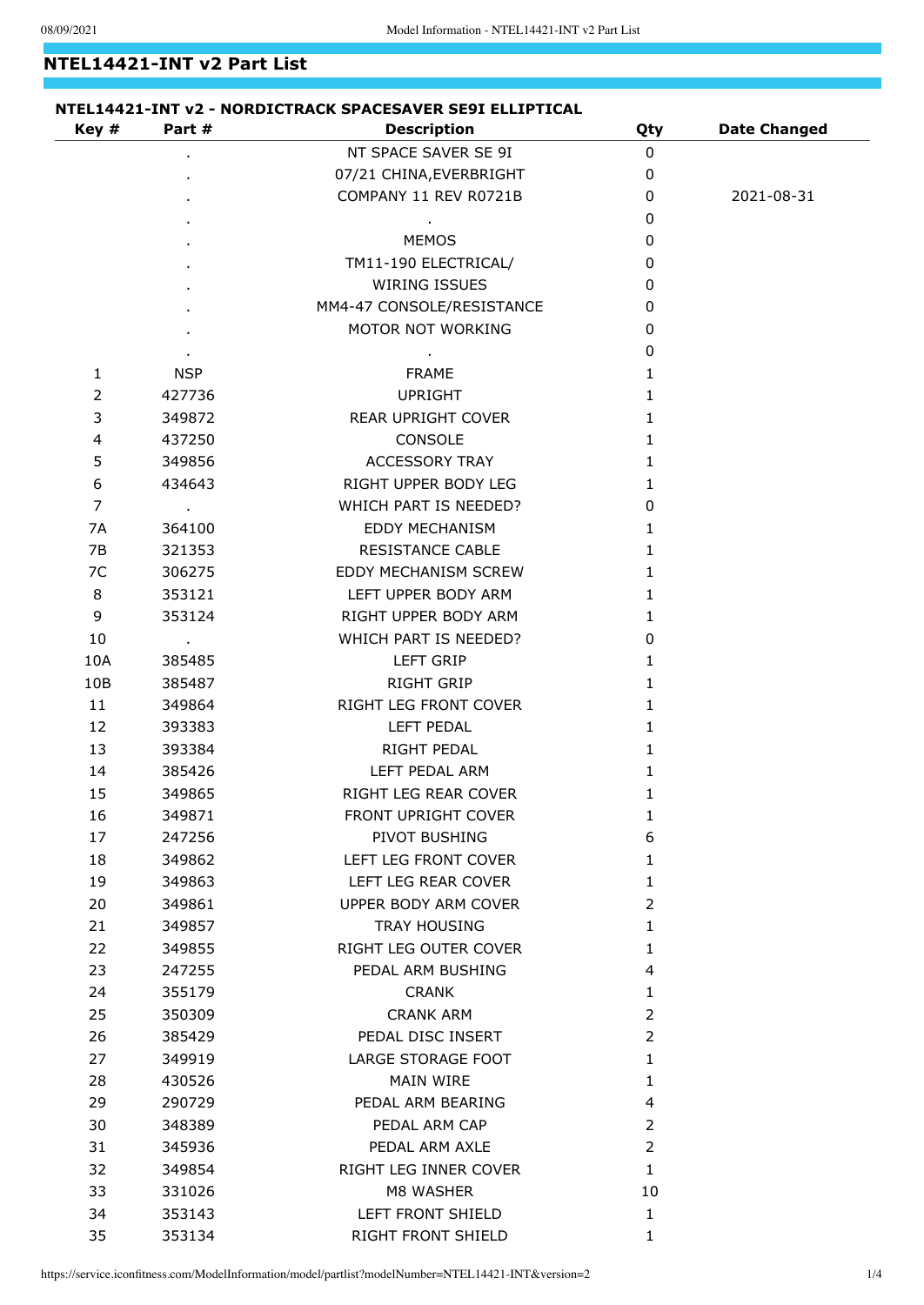| 08/09/2021 |                          | Model Information - NTEL14421-INT v2 Part List           |                         |
|------------|--------------------------|----------------------------------------------------------|-------------------------|
| 36         | 349849                   | PEDAL DISC                                               | 2                       |
| 37         | 385559                   | <b>TOP SHIELD</b>                                        | $\mathbf{1}$            |
| 38         | 295804                   | <b>FRAME BEARING</b>                                     | $\overline{2}$          |
| 39         | 349852                   | LEFT LEG INNER COVER                                     | $\mathbf{1}$            |
| 40         | 352035                   | <b>LARGE SPACER</b>                                      | $\mathbf{1}$            |
| 41         | 113842                   | <b>MAGNET</b>                                            | $\overline{2}$          |
| 42         | 419853                   | POWER ADAPTER                                            | $\mathbf{1}$            |
| 43         | 346533                   | <b>CRANK ARM WASHER</b>                                  | 2                       |
| 44         | 349920                   | LEFT SHIELD                                              | $\mathbf{1}$            |
| 45         | 349921                   | RIGHT SHIELD                                             | $\mathbf{1}$            |
| 46         | 119199                   | <b>DRIVE BELT</b>                                        | $\mathbf{1}$            |
| 47         | 246285                   | LEVELING FOOT                                            | 2                       |
| 48         | 349876                   | STABILIZER CAP                                           | $\overline{4}$          |
| 49         | 385425                   | RIGHT PEDAL ARM                                          | $\mathbf{1}$            |
| 50         | 349848                   | SMALL WHEEL                                              | $\overline{2}$          |
| 51         | 349873                   | SMALL STORAGE FOOT                                       | $\overline{2}$          |
| 52         | 363093                   | <b>IDLER</b>                                             | $\mathbf{1}$            |
| 53         | 306635                   | SMALL SPACER                                             | $\mathbf{1}$            |
| 54         | 411458                   | <b>RESISTANCE MOTOR</b>                                  | $\mathbf{1}$            |
| 55         | 349866                   | <b>AXLE COVER</b>                                        | $\overline{2}$          |
| 56         | 354710                   | M4 X 12MM WSHR HD SCREW                                  | $\overline{4}$          |
| 57         | 282277                   | <b>CLAMP</b>                                             | $\mathbf{1}$            |
| 58         | 415080                   | REED SWITCH/WIRE                                         | $\mathbf{1}$            |
| 59         | 373258                   | M10 X 20MM HEX SCREW                                     | $\overline{2}$          |
| 60         | 352003                   | <b>KEY</b>                                               | $\overline{2}$          |
| 61         |                          | WHICH PART IS NEEDED?                                    | 0                       |
| 61A        | 195562                   | M4 X 16MM SCREW                                          | 55                      |
| 61B        | 224606                   | M4 LIFT MTR SCREW                                        | 3                       |
| 62         | 265270                   | M4 X 30MM SCREW                                          | $\overline{2}$          |
| 63         | 299643                   | <b>GRIP</b>                                              | $\overline{2}$          |
| 64         | 273353                   | 3/16" X 1 1/2" SCREW                                     | 6                       |
| 65         |                          | WHICH PART IS NEEDED?                                    | 0                       |
| 65A        | $\blacksquare$<br>250961 | M4 SDSHLD SCREW                                          | 4                       |
| 65B        | 313568                   | M4 REAR FT CVR SCREW                                     | 4                       |
| 66         | 277369                   | <b>PULLEY</b>                                            | $\mathbf{1}$            |
| 67         | 350331                   | M4 X 15MM SCREW                                          | $\overline{2}$          |
| 68         | 250181                   | M4 X 16MM GROUND SCREW                                   | $\mathbf{1}$            |
| 69         | 385562                   | RIGHT LIFT MOTOR COVER                                   | $\mathbf{1}$            |
| 70         | 385565                   | REAR STABILIZER                                          | $\mathbf{1}$            |
| 71         | 276108                   | M4 X 12MM SCREW                                          | $\overline{2}$          |
| 72         |                          |                                                          | $\mathbf{1}$            |
|            | 281149                   | <b>IDLER ADJUSTMENT SCREW</b><br><b>FRONT STABILIZER</b> | $\mathbf{1}$            |
| 73<br>74   | 434376                   | M6 X 12MM FLAT HEAD SCREW                                | $\overline{2}$          |
|            | 354709                   | WHICH PART IS NEEDED?                                    |                         |
| 75         |                          |                                                          | 0                       |
| 75A        | 197037                   | M6 X 12MM SCREW                                          | 8                       |
| 75B        | 373267                   | M6 LIFT MTR TOP SCREW                                    | $\overline{2}$          |
| 76         | 247329                   | M8 X 16MM HEX SCREW                                      | 6                       |
| 77         | 208938                   | M10 X 60MM SCREW                                         | $\overline{\mathbf{4}}$ |
| 78         | 283894                   | M10 X 45MM HEX SCREW                                     | $\overline{2}$          |
| 79         | 277730                   | <b>CRANK ARM BOLT</b>                                    | $\overline{2}$          |
| 80         | 284975                   | M6 X 25MM SHOULDER SCREW                                 | $\mathbf{1}$            |
| 81         | 434815                   | M8 X 14MM SHOULDER SCREW                                 | 4                       |
| 82         | 275907                   | <b>CRANK ARM NUT</b>                                     | $\overline{2}$          |
| 83         | 181900                   | M10 WASHER                                               | 2                       |
| 84         | 256377                   | M10 X 120MM SCREW                                        | 4                       |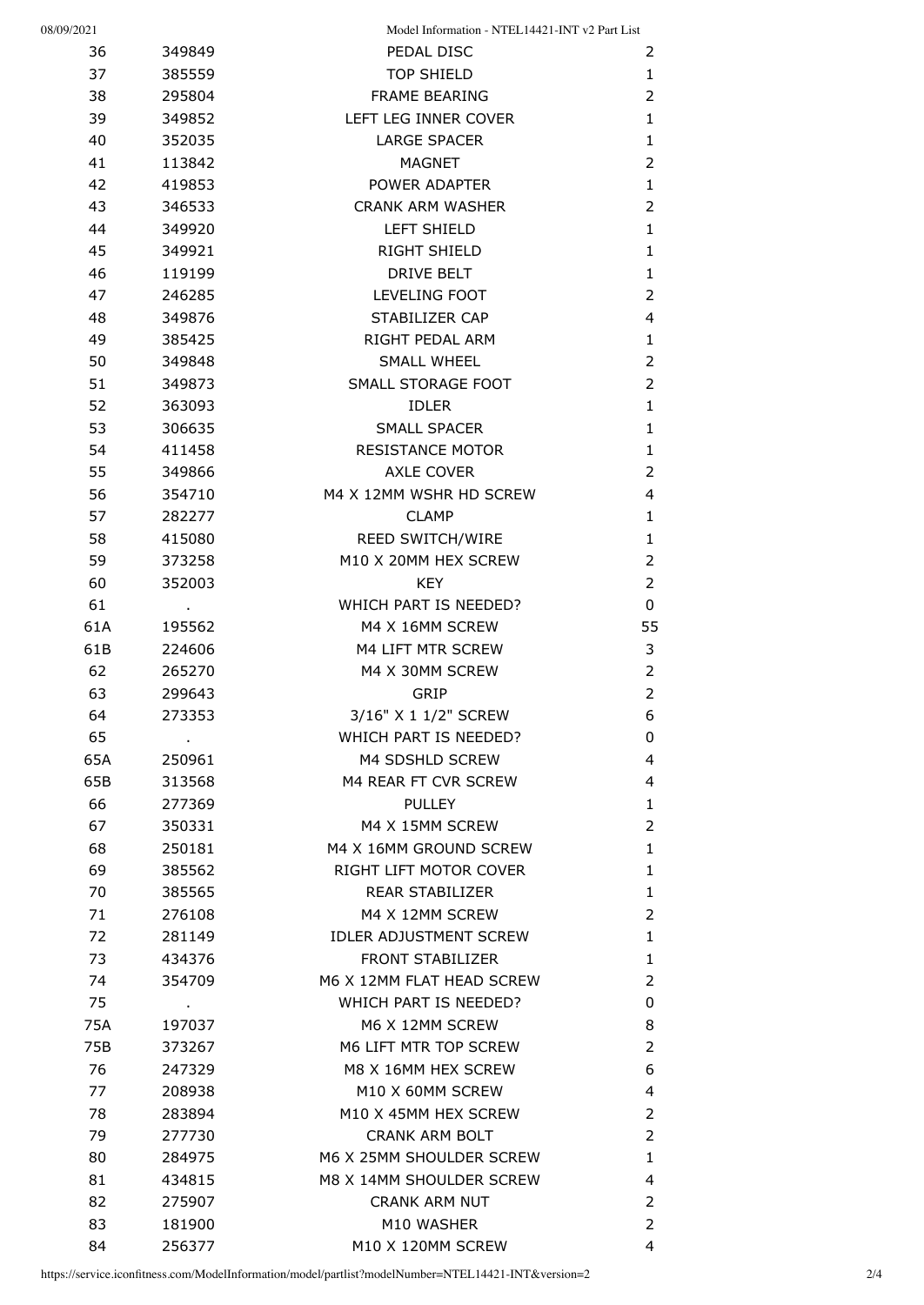| 08/09/2021 |                | Model Information - NTEL14421-INT v2 Part List |                                |
|------------|----------------|------------------------------------------------|--------------------------------|
| 85         |                | WHICH PART IS NEEDED?                          | 0                              |
| 85A        | 350300         | <b>UPRIGHT KNOB</b>                            | $\mathbf{1}$                   |
| 85B        | 356178         | UPRIGHT KNOB FLAT WASHER                       | $\overline{2}$                 |
| 85C        | 356179         | UPRIGHT KNOB LOCK WASHER                       | $\mathbf{1}$                   |
| 86         | 350437         | RIGHT UPRIGHT COVER                            | $\mathbf{1}$                   |
| 87         | 350438         | LEFT UPRIGHT COVER                             | $\mathbf{1}$                   |
| 88         | 354708         | M5 X 5MM SCREW                                 | $\mathbf{1}$                   |
| 89         | 350296         | <b>LATCH RELEASE</b>                           | $\mathbf{1}$                   |
| 90         | 350307         | LATCH                                          | $\mathbf{1}$                   |
| 91         | 429910         | LEFT CNTRL EXTENSION WIRE                      | $\mathbf{1}$                   |
| 92         | 349853         | LEFT LEG OUTER COVER                           | $\mathbf{1}$                   |
| 93         | 385448         | FRONT CONSOLE COVER                            | $\mathbf{1}$                   |
| 94         | 385447         | REAR CONSOLE COVER                             | $\mathbf{1}$                   |
| 95         | 268401         | M10 X 50MM SCREW                               | $\overline{2}$                 |
| 96         | 281150         | PIVOT SCREW                                    | $\mathbf{1}$                   |
| 97         | 208163         | <b>IDLER SCREW</b>                             | $\mathbf{1}$                   |
| 98         |                | WHICH PART IS NEEDED?                          | 0                              |
| 98A        | 238124         | M6 WSHR, LFT MTR BTTM                          | 3                              |
| 98B        | 342081         | M6 WSHR, PEDAL ADJ                             | $\overline{2}$                 |
| 99         | 256446         | M8 LOCKNUT                                     | 6                              |
| 100        | 125819         | <b>STANDOFF</b>                                | 4                              |
| 101        | 434642         | LEFT UPPER BODY LEG                            | $\mathbf{1}$                   |
| 102        | 348647         | <b>UPRIGHT AXLE</b>                            | $\mathbf{1}$                   |
| 103        | 373259         | M8 X 20MM HEX BOLT                             | 4                              |
| 104        | 393770         | LIFT FRAME                                     | $\mathbf{1}$                   |
| 105        | 429867         | LIFT MOTOR                                     | $\mathbf{1}$                   |
| 106        | 430157         | <b>CONTROL BOARD</b>                           | $\mathbf{1}$                   |
| 107        | 429822         | CONTROL BOARD BRACKET                          | $\mathbf{1}$                   |
| 108        | 347488         | LIFT FRAME AXLE                                | $\mathbf{1}$                   |
| 109        | 349847         | <b>LARGE WHEEL</b>                             | $\overline{2}$                 |
| 110        | 358702         | <b>CRANK SPACER</b>                            | 1                              |
| 111        | 385561         | LEFT LIFT MOTOR COVER                          |                                |
|            | 349851         | <b>INCLINE FRAME CAP</b>                       | $\mathbf{1}$<br>$\overline{2}$ |
| 112        | 286527         | MOUNT/SCREW                                    | 14                             |
| 113        |                |                                                |                                |
| 114        | 349860         | LIFT FRAME COVER                               | $\mathbf{1}$                   |
| 115        | 429965         | POWER RECEPTACLE                               | $\mathbf{1}$                   |
| 116        | 223084         | M10 X 140MM BOLT                               | $\overline{2}$                 |
| 117        | $\blacksquare$ | M10 LOCKNUT, SEE #82                           | $\overline{2}$                 |
| 118        | 373266         | M6 X 16MM SCREW                                | $\mathbf{1}$                   |
| 119        | 349538         | RIGHT PEDAL PAD                                | $\mathbf{1}$                   |
| 120        |                | LEFT PEDAL PAD, SEE #119                       | $\mathbf{1}$                   |
| 121        | 385568         | RIGHT PEDAL HANDLE                             | $\mathbf{1}$                   |
| 122        | 385569         | LEFT PEDAL HANDLE                              | $\mathbf{1}$                   |
| 123        | 410788         | RIGHT PEDAL PLATE                              | $\mathbf{1}$                   |
| 124        | 410787         | LEFT PEDAL PLATE                               | $\mathbf{1}$                   |
| 125        | 431570         | LIFT MOTOR AXLE                                | $\mathbf{1}$                   |
| 126        | 321268         | <b>SPRING</b>                                  | $\overline{2}$                 |
| 127        | 194653         | M6 ACORN NUT                                   | $\overline{2}$                 |
| 128        | 325993         | <b>PIN</b>                                     | $\overline{2}$                 |
| 129        | 427825         | RIGHT GRIP CONTROL WIRE                        | $\mathbf{1}$                   |
| 130        | 356195         | LIFT FRAME BUSHING                             | 4                              |
| 131        |                | M4 X 19MM SCREW, SEE #65                       | 5                              |
| 132        | 213457         | M4 X 12MM PAN SCREW                            | 14                             |
| 133        | 429909         | RT CNTRL EXTENSION WIRE                        | $\mathbf{1}$                   |
| 134        | 427824         | LEFT GRIP CONTROL WIRE                         | $\mathbf{1}$                   |